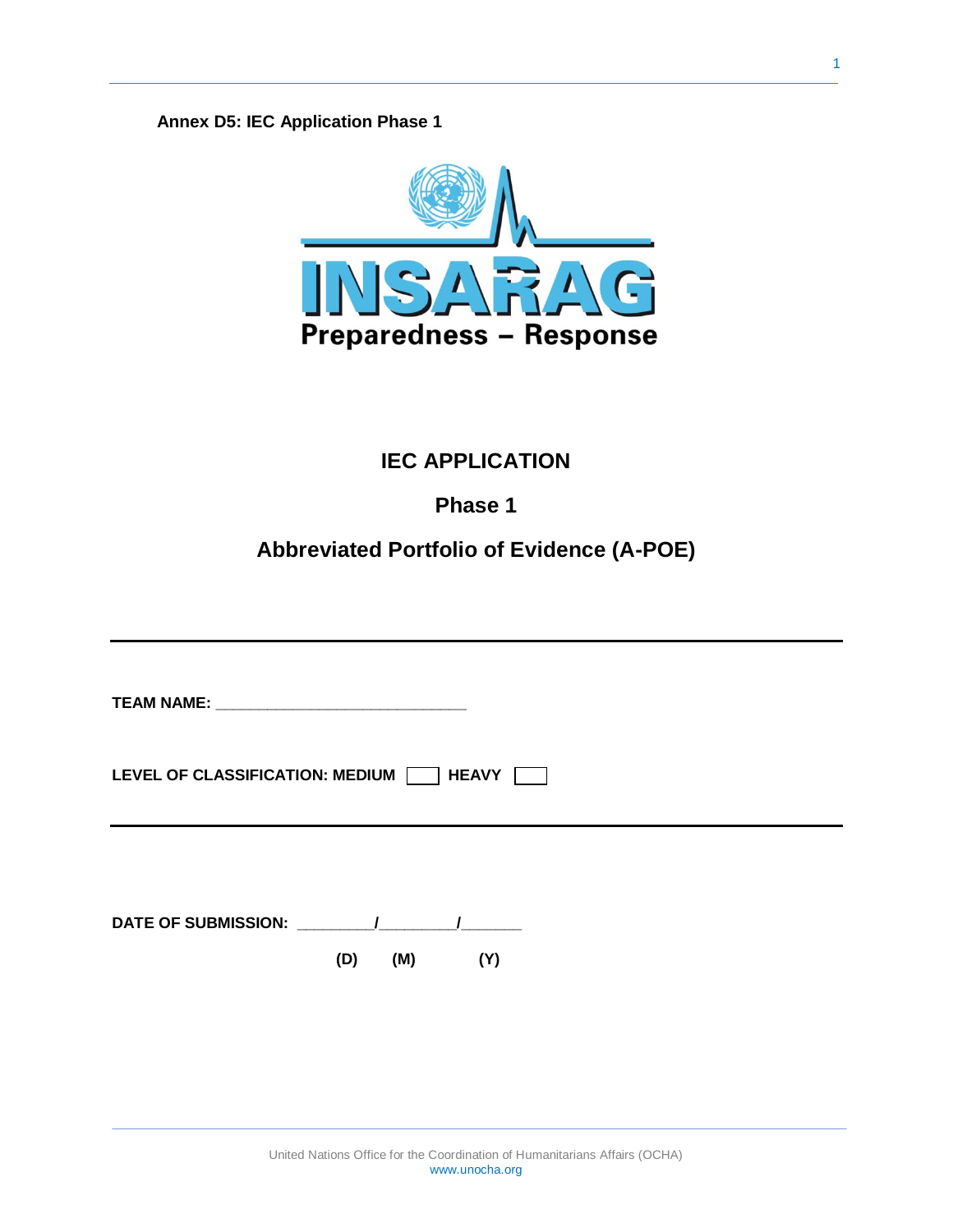#### **Application Submission Instructions**

1. The application is to be printed as a hard copy, signed by the INSARAG Policy and Operational Focal Points, and posted via registered mail to:

Attention: INSARAG Secretariat IEC Applications UN Office for the Coordination of Humanitarian Affairs (OCHA) Emergency Response Section Response Support Branch Palais des Nations CH 1211 Geneva 10, Switzerland

- 2. The application is also to be emailed to: [insarag@un.org](mailto:insarag@un.org)
- 3. The INSARAG Operational Focal Point is required to follow up with the INSARAG Secretariat to ensure the application has been received.
- 4. This application must be completed in English.
- 5. Please note that the timeframe from receipt of the application to participation in a classification will take a minimum of two years. Therefore, teams are encouraged to factor this into their planning and timeframe.
- 6. The INSARAG Secretariat is responsible for allocating a provisional date once the Phase 1 application has been reviewed and found successful and a Mentor has been appointed.
- 7. A recent Mentor's Assessment Report (see Guidance Notes as Annex G: IEC Application Phase 1 under Vol II, Manual C – Guidelines Annex) is to be included with this package

\*\*\*A USAR team undergoing a Reclassification is not required to submit an APOE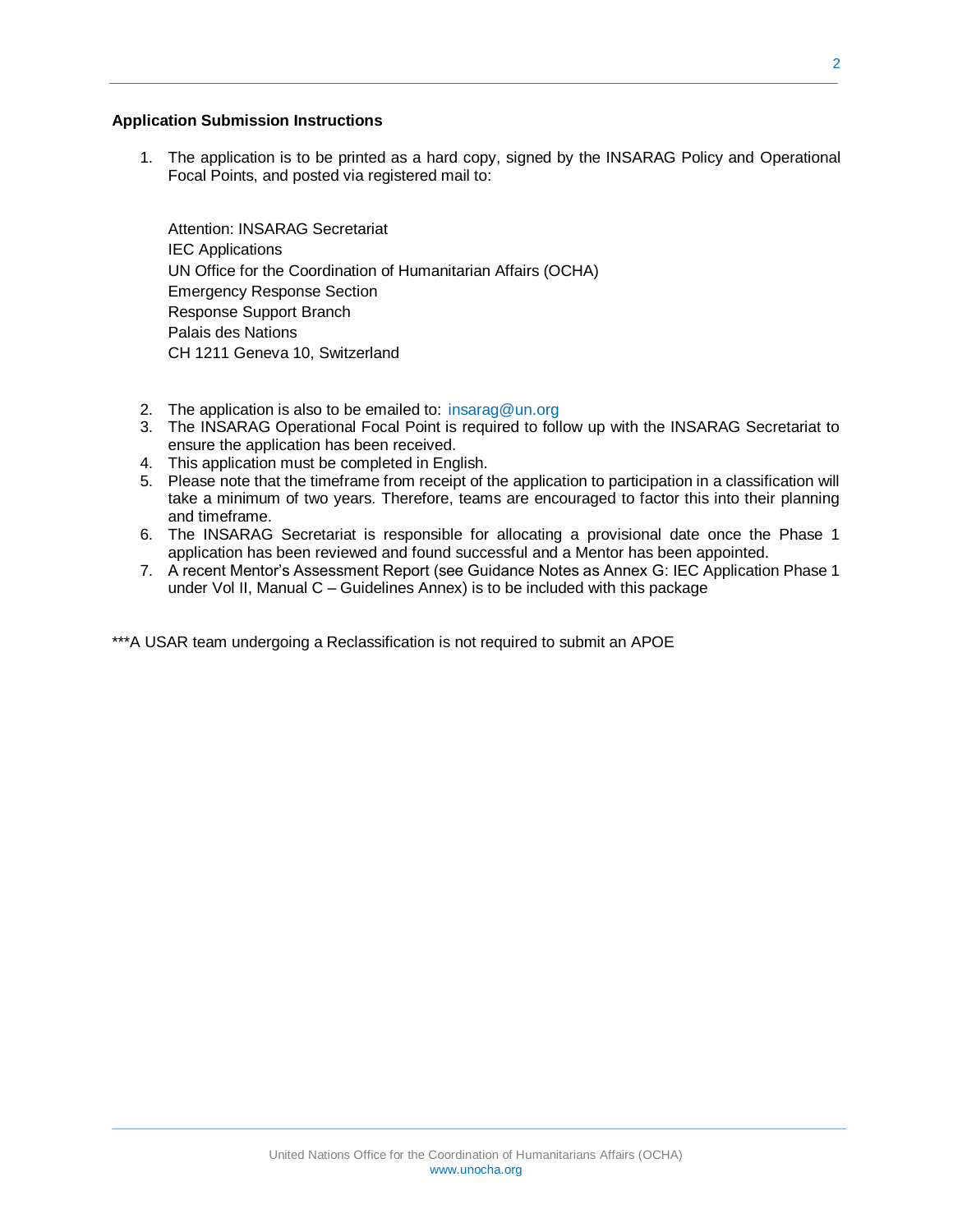### **1. INSARAG Focal Points**

|                         | (Complete details of INSARAG Policy Focal Point below).                                                                |  |
|-------------------------|------------------------------------------------------------------------------------------------------------------------|--|
| Name:                   |                                                                                                                        |  |
| Organization:           |                                                                                                                        |  |
| Position:               | <u> 1989 - Johann Barn, mars ar breithinn ar breithinn ar breithinn an t-</u>                                          |  |
| <b>Contact Details:</b> |                                                                                                                        |  |
| Address:                |                                                                                                                        |  |
|                         | <u> La componenta de la componenta de la componenta de la componenta de la componenta de la componenta de la compo</u> |  |
|                         |                                                                                                                        |  |
|                         |                                                                                                                        |  |
| Telephone (w):          |                                                                                                                        |  |
| Fax:                    |                                                                                                                        |  |
| Email:                  |                                                                                                                        |  |
|                         |                                                                                                                        |  |
|                         | (Complete details of INSARAG Operational Focal Point below).                                                           |  |
|                         |                                                                                                                        |  |
| Name:                   | <u> La componenta de la componenta de la componenta de la componenta de la componenta de la componenta de la compo</u> |  |
| Organization:           |                                                                                                                        |  |
| Position:               | <u> 1989 - Jan James James Barbara, menyebara</u>                                                                      |  |
| <b>Contact Details:</b> |                                                                                                                        |  |
| Address:                |                                                                                                                        |  |
|                         |                                                                                                                        |  |
|                         |                                                                                                                        |  |
|                         |                                                                                                                        |  |
| Telephone (w):          |                                                                                                                        |  |
|                         |                                                                                                                        |  |
| Fax:                    |                                                                                                                        |  |
|                         |                                                                                                                        |  |
| Email:                  |                                                                                                                        |  |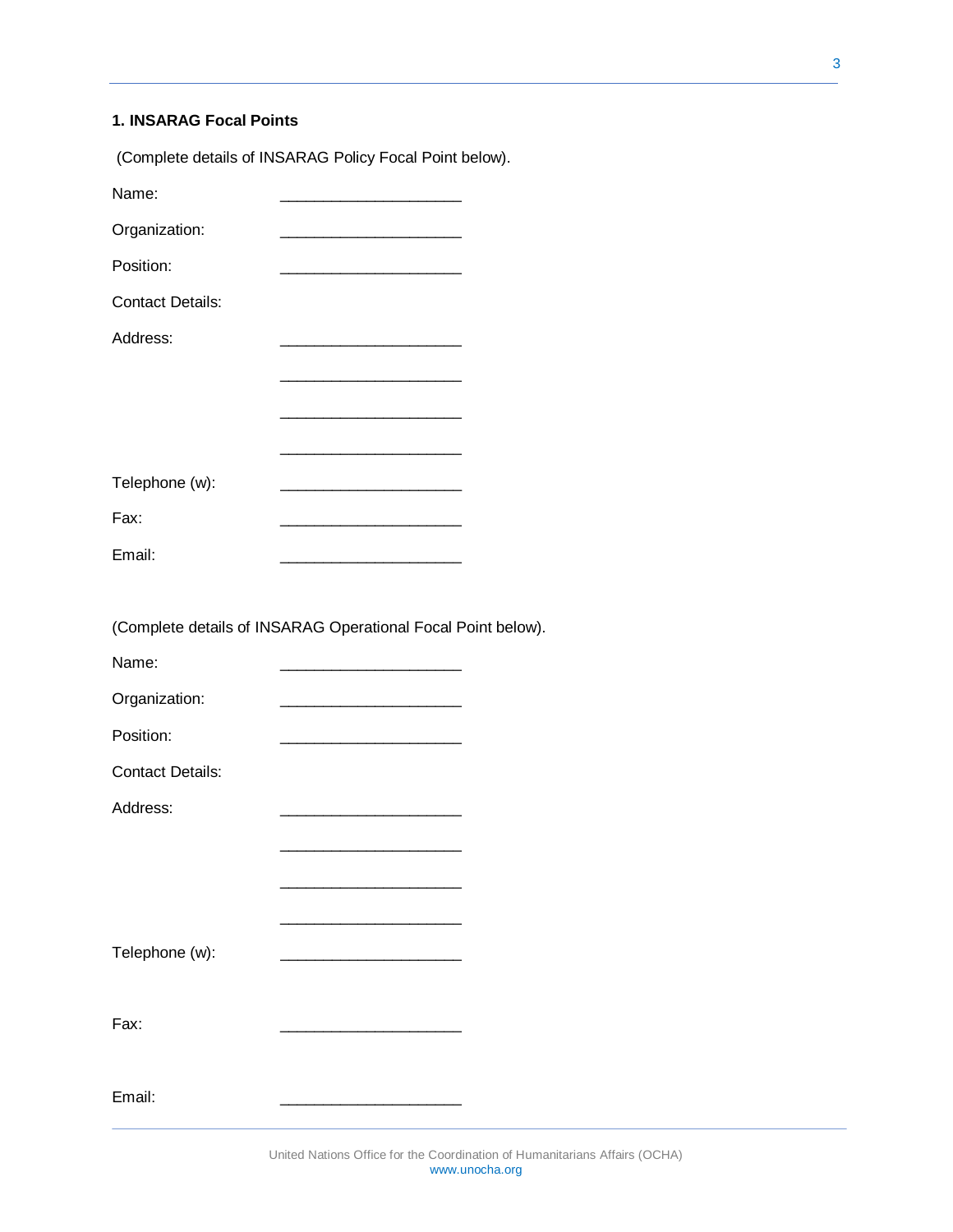|                         | (Complete details of INSARAG USAR Team Focal Point below).                |  |
|-------------------------|---------------------------------------------------------------------------|--|
| Name:                   | <u> 1989 - Johann Barn, mars ar breithinn ar chwaraeth a bhaile an t-</u> |  |
| Organization:           |                                                                           |  |
| Position:               |                                                                           |  |
| <b>Contact Details:</b> |                                                                           |  |
| Address:                |                                                                           |  |
|                         |                                                                           |  |
|                         |                                                                           |  |
|                         |                                                                           |  |
| Telephone (w):          | <u> 1980 - Johann John Stone, mars eta biztanleria (</u>                  |  |
| Fax:                    |                                                                           |  |
| Email:                  |                                                                           |  |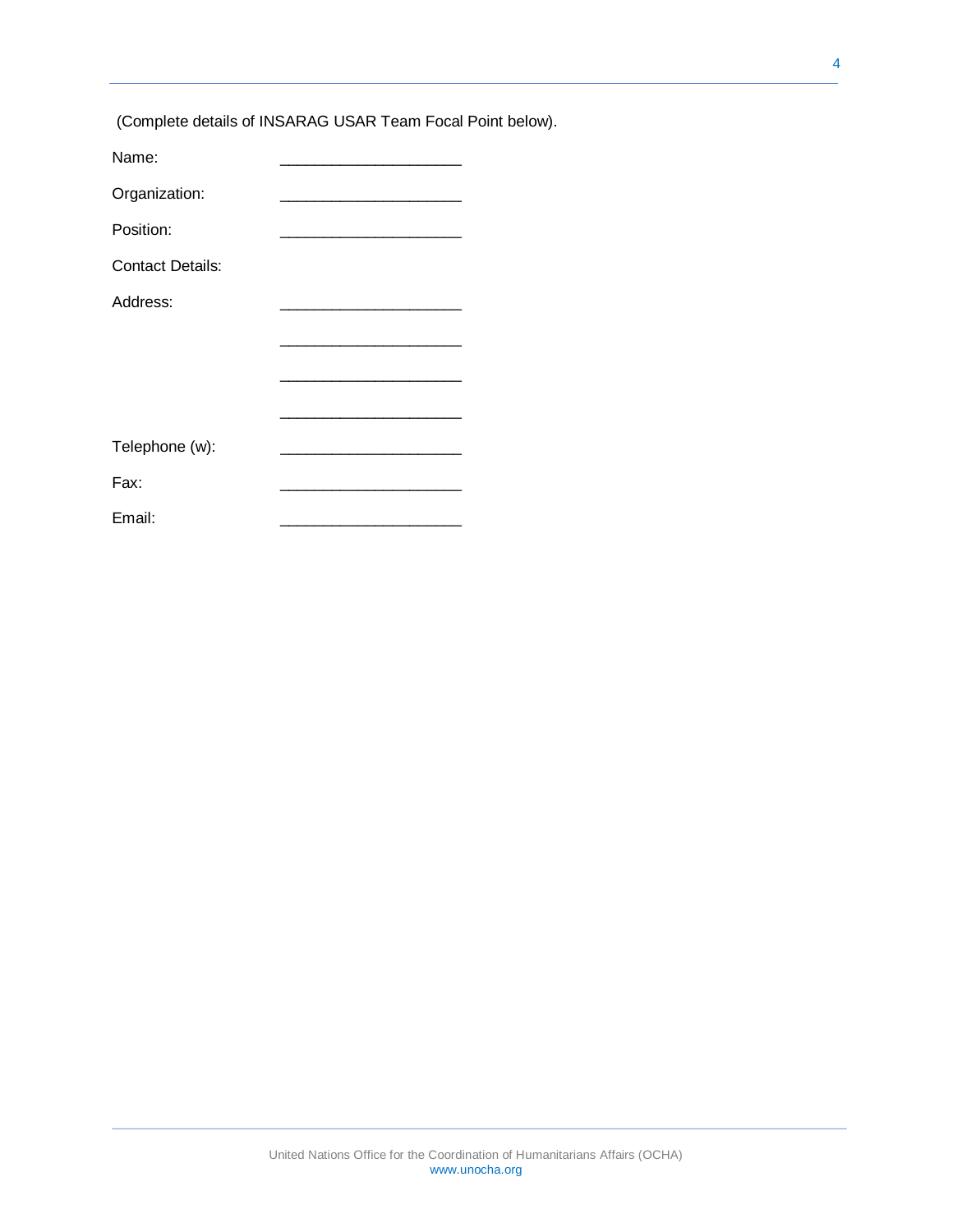### **2. Letter of Application**

(Official letter on organisation stationary from the INSARAG Policy Focal Point supporting the IEC application.)

(Insert here)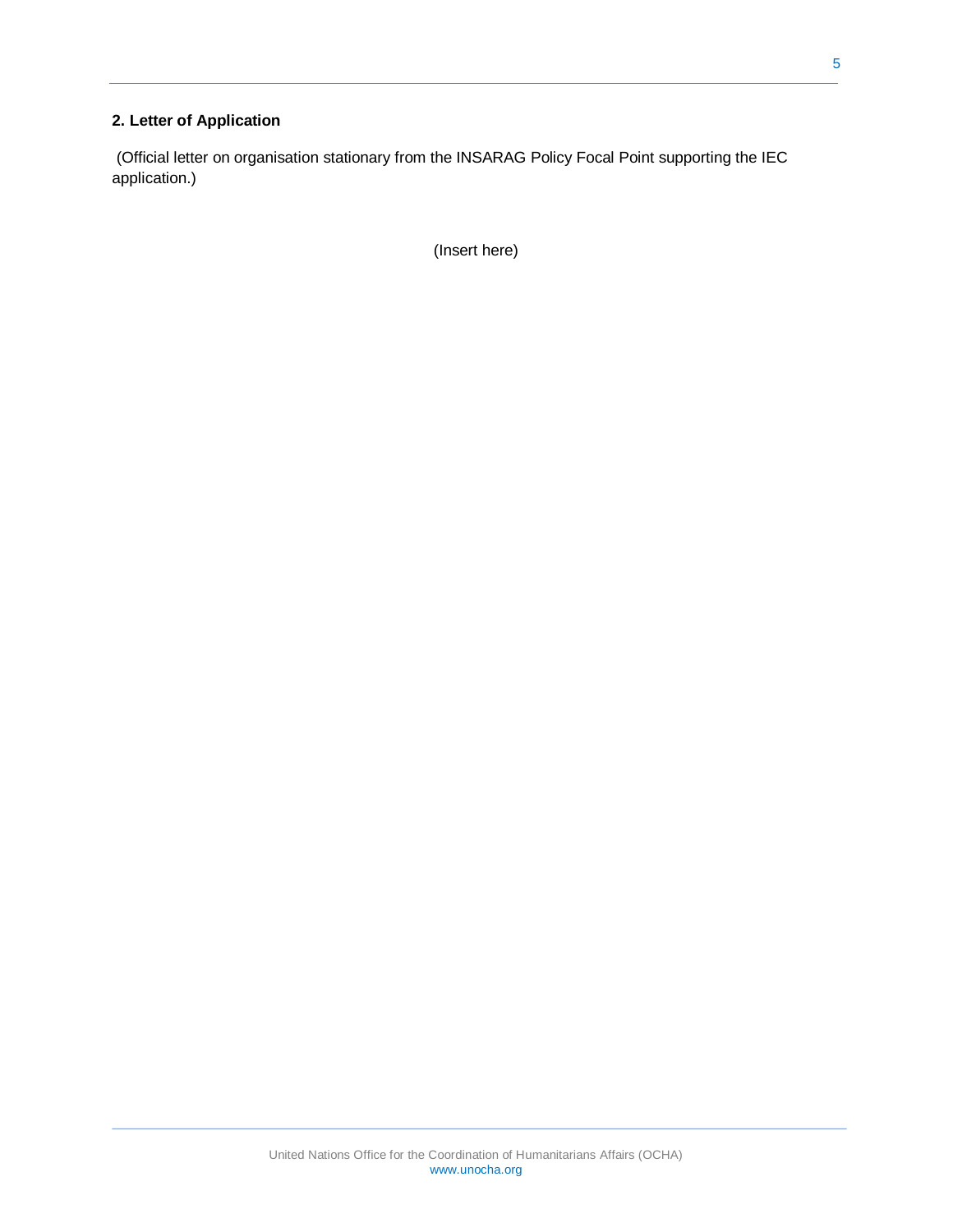### **3. IEC Mentor**

(Complete details of IEC Mentor below).

| Name:                       |  |  |
|-----------------------------|--|--|
| Organization:               |  |  |
| Previous Mentor Experience: |  |  |
| <b>Contact Details:</b>     |  |  |
| Address:                    |  |  |
|                             |  |  |
|                             |  |  |
|                             |  |  |
|                             |  |  |
| Telephone (w):              |  |  |
| Email:                      |  |  |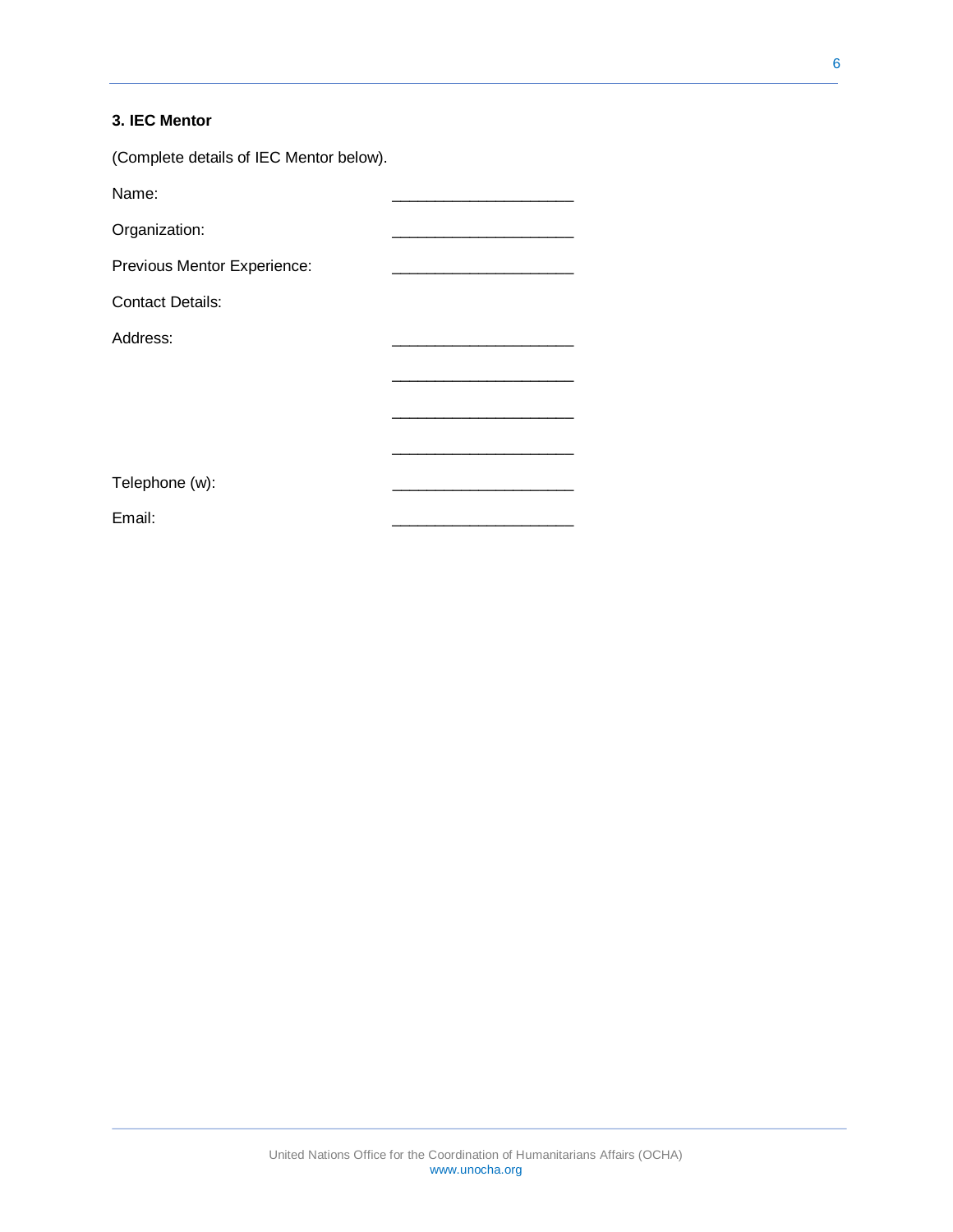### **4. Directory of International USAR Teams**

Complete the Directory of International USAR Teams (see Guidance Notes as Annex B: IEC Application Phase 1 under Vol II, Manual C – Guidelines Annex) and insert it here.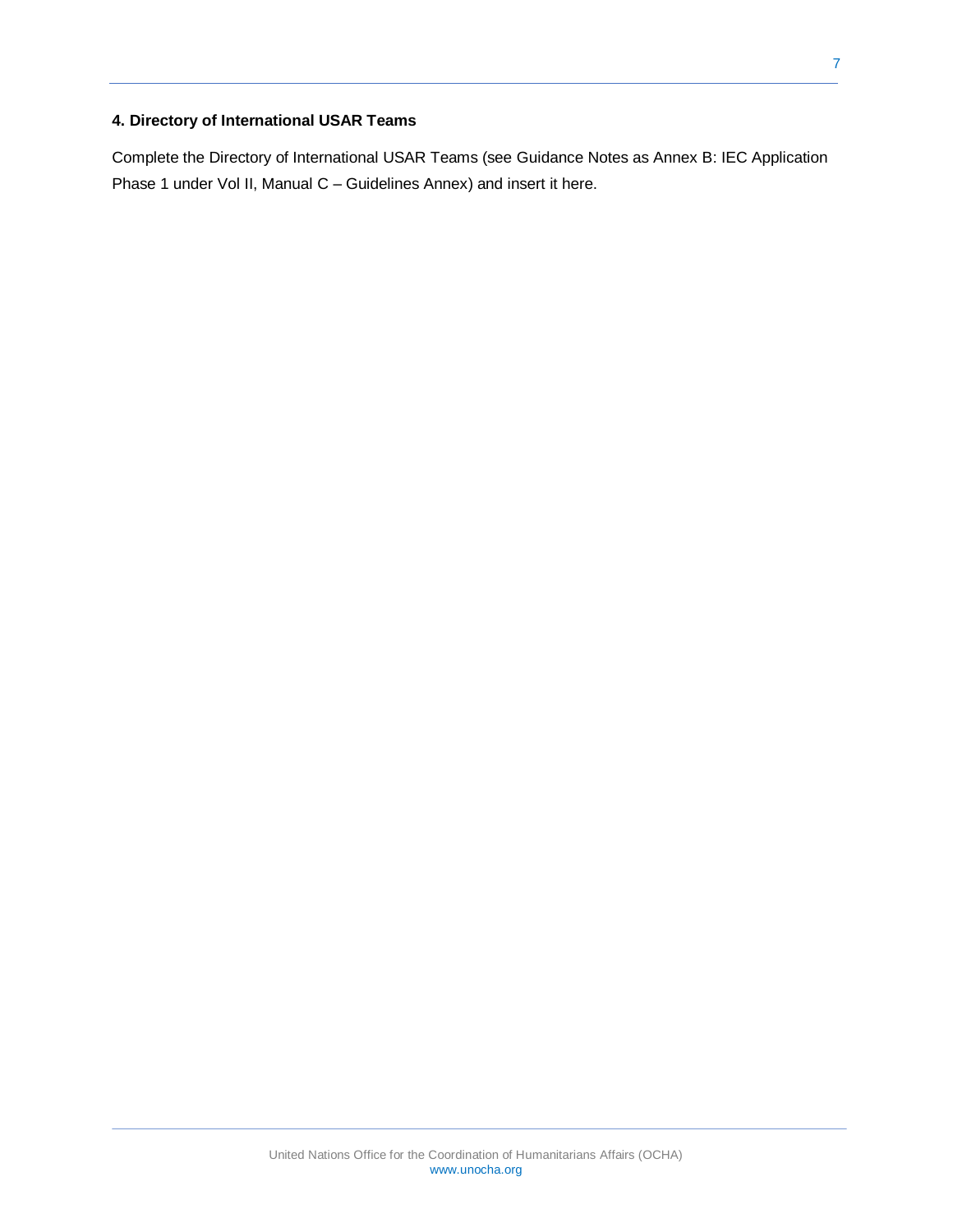#### **5. USAR Team Fact Sheet**

Download USAR Team Fact Sheet from the VOSOCC, complete it and insert it here.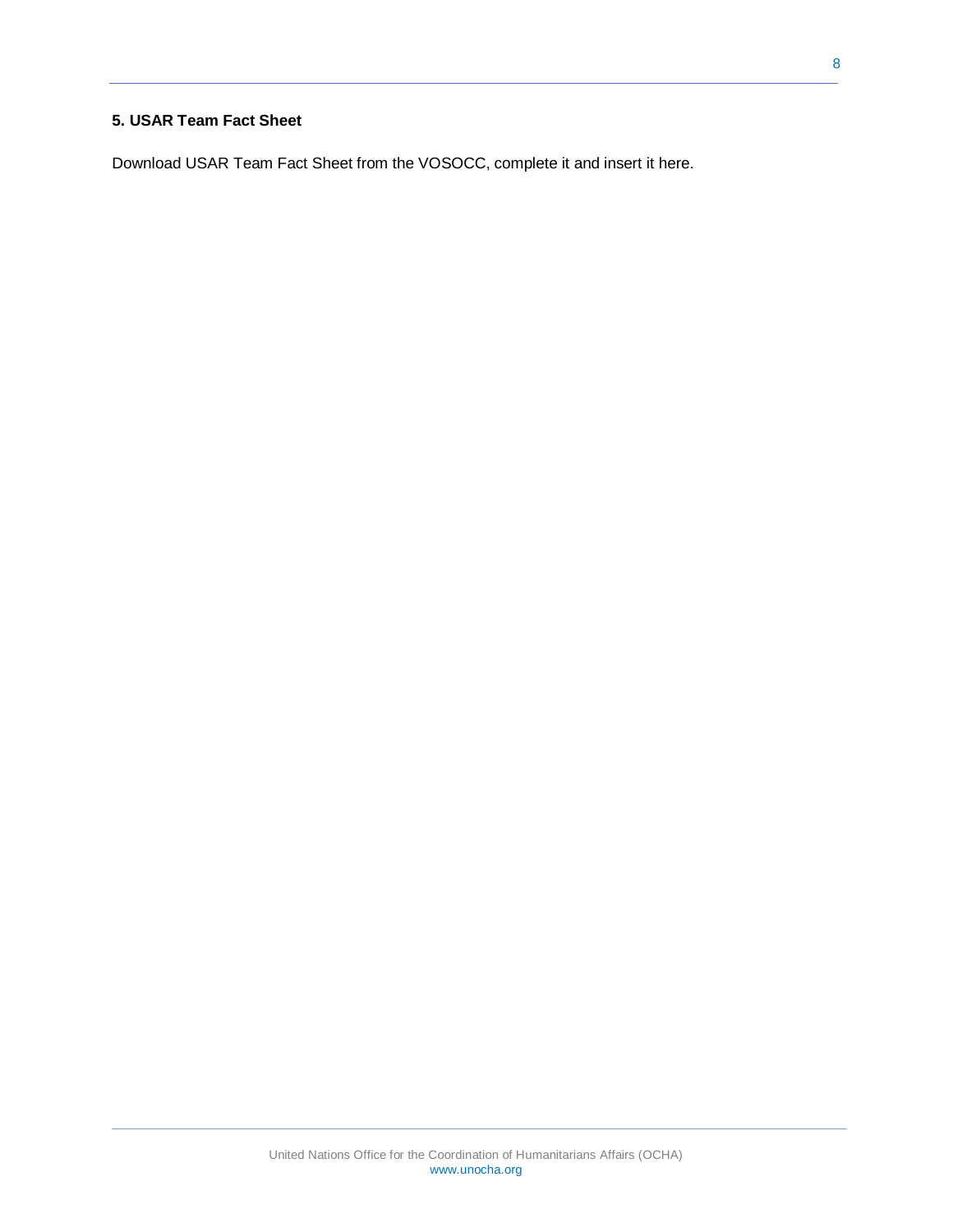#### **6. USAR Team Organogram**

(The composition of the team is required to comply with the requirements stipulated in Capacity Building Handbook of the INSARAG Guidelines).

(Insert here)